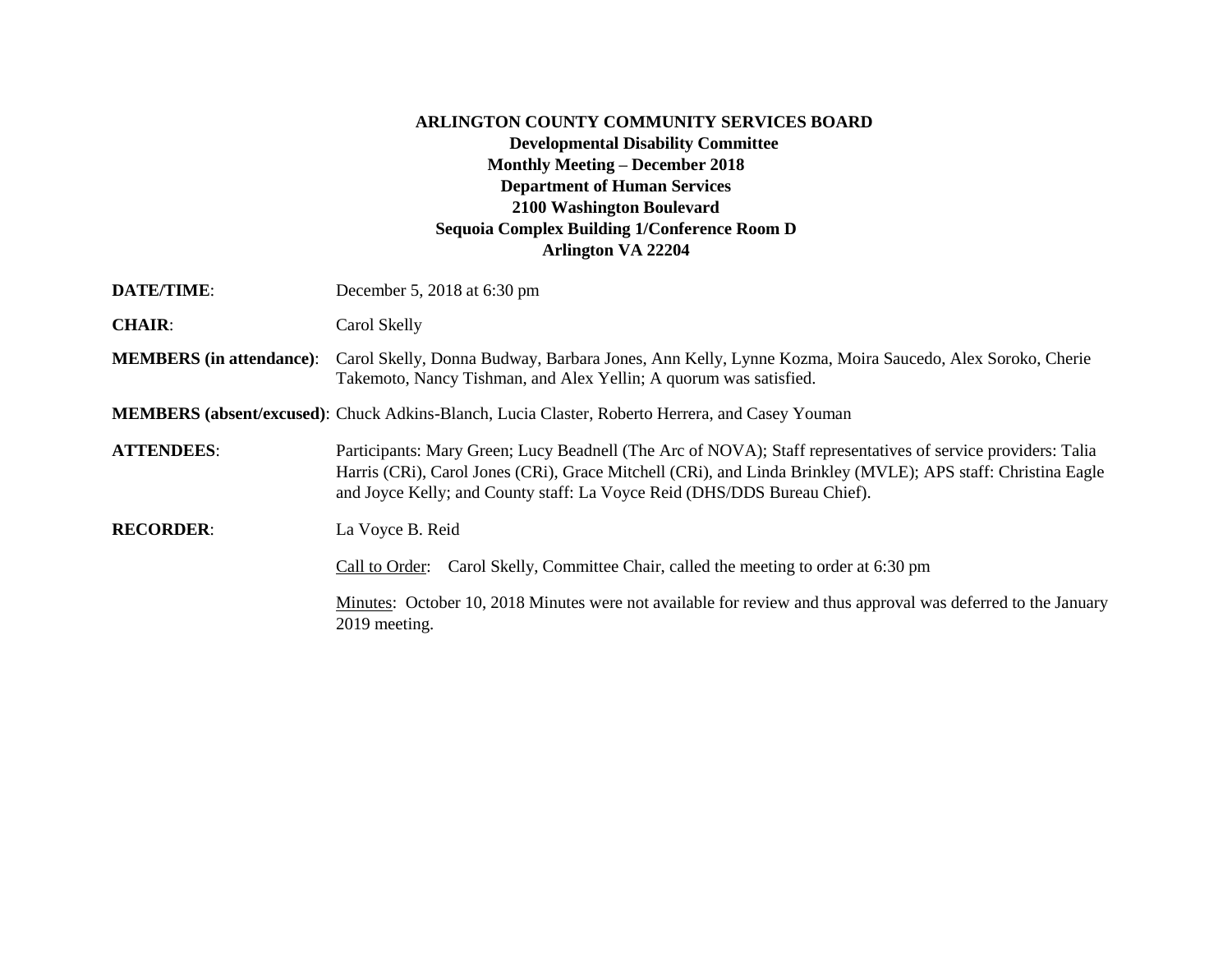| <b>TOPIC</b> | <b>DISCUSSION</b> | <b>RECOMMENDATIONS/</b> | <b>RESPONSIBLE</b> | <b>F/UP</b> |
|--------------|-------------------|-------------------------|--------------------|-------------|
|              |                   | CTION<br>nv             | <b>PARTY</b>       | <b>DATE</b> |

| <b>Public Comments</b> | No public comments                              |
|------------------------|-------------------------------------------------|
| The Arc of NOVA        | Ms. Lucy Beadnell distributed and reviewed      |
|                        | a handout entitled, "The Arc of Northern        |
|                        | Virginia's December 2018 Legislative            |
|                        | Update" (Attached)                              |
|                        |                                                 |
|                        | Highlights included:                            |
|                        |                                                 |
|                        | Legislative priorities include                  |
|                        | ensuring funding for the Priority 1             |
|                        | DD Waiver Waitlist and increasing               |
|                        | reimbursement rates for nursing                 |
|                        | under the Waiver                                |
|                        | Two statewide advocacy trips in<br>$\bullet$    |
|                        | January 2019: January 3rd (Town                 |
|                        | Hall in Fairfax (AM) and (PM in                 |
|                        | Arlington), as well as January 30 <sup>th</sup> |
|                        | ("bus day")                                     |
|                        | Something new $\sim$ Webinars to                |
|                        | prepare for Advocacy Day with the               |
|                        | first one being Tuesday, Dec. 11 <sup>th</sup>  |
|                        | IFSP grant period is closed                     |
|                        | PPL is no longer the fiscal agent for           |
|                        | the DD Waivers. The new Agent                   |
|                        | will be Consumer Directed Care                  |
|                        | Network effective January 1, 2019               |
|                        | December $7th$ – Webinar for initial            |
|                        | SSI application and appeals                     |
|                        | January $4th$ – Webinar for DARS                |
|                        | <b>Ticket to Work</b>                           |
|                        | January $8th - ADL$ Webinar                     |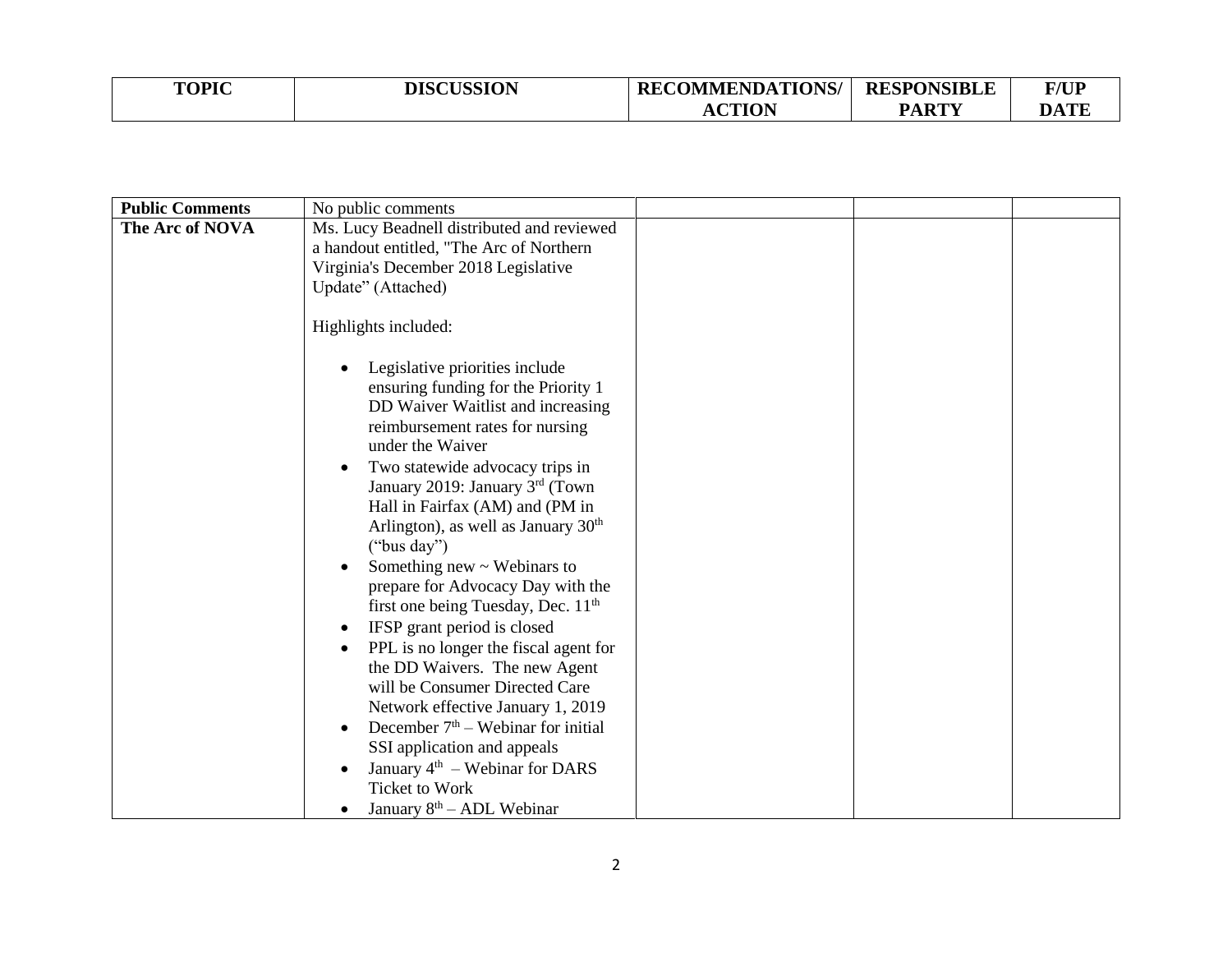| <b>TOPIC</b> | <b>DISCUSSION</b> | <b>RECOMMENDATIONS/</b> | <b>RESPONSIBLE</b> | F/UP |
|--------------|-------------------|-------------------------|--------------------|------|
|              |                   | <b>CTION</b><br>AU.     | <b>PARTY</b>       | DATE |

| <b>Joint CSB Committee</b> | C. Skelly presented a brief recap of the               |  |  |
|----------------------------|--------------------------------------------------------|--|--|
| <b>Meeting on Mental</b>   | November 8 <sup>th</sup> joint meeting of the CSB sub- |  |  |
| <b>Health and Autism</b>   | Committees for Mental Health and DD.                   |  |  |
|                            |                                                        |  |  |
|                            |                                                        |  |  |
|                            | Highlights:                                            |  |  |
|                            | Small group of CSB members and staff will              |  |  |
|                            | meet in December and January to develop a              |  |  |
|                            | CSB initiative to begin addressing our most            |  |  |
|                            | extreme needs in this area. The team will              |  |  |
|                            |                                                        |  |  |
|                            | need to be strategic in how this gets started.         |  |  |
|                            |                                                        |  |  |
|                            | Arlington seems to be ahead in terms of                |  |  |
|                            | where several other CSBs are at across the             |  |  |
|                            | state.                                                 |  |  |
|                            |                                                        |  |  |
|                            |                                                        |  |  |
|                            | Will be challenged by a "tight" budget year            |  |  |
|                            | for the County, so it's questionable as to             |  |  |
|                            | what can and will be funded.                           |  |  |
|                            |                                                        |  |  |
|                            |                                                        |  |  |
|                            | L. Reid presented an in depth overview of              |  |  |
|                            |                                                        |  |  |
|                            | mental health supports available or accessed           |  |  |
|                            | via through DDS:                                       |  |  |
|                            |                                                        |  |  |
|                            | Highlights included:                                   |  |  |
|                            |                                                        |  |  |
|                            | <b>REACH</b> (Regional Educational Assessment          |  |  |
|                            |                                                        |  |  |
|                            | Crisis Response and Habilitation), which               |  |  |
|                            | offers crisis prevention, intervention, and            |  |  |
|                            | stabilization.                                         |  |  |
|                            |                                                        |  |  |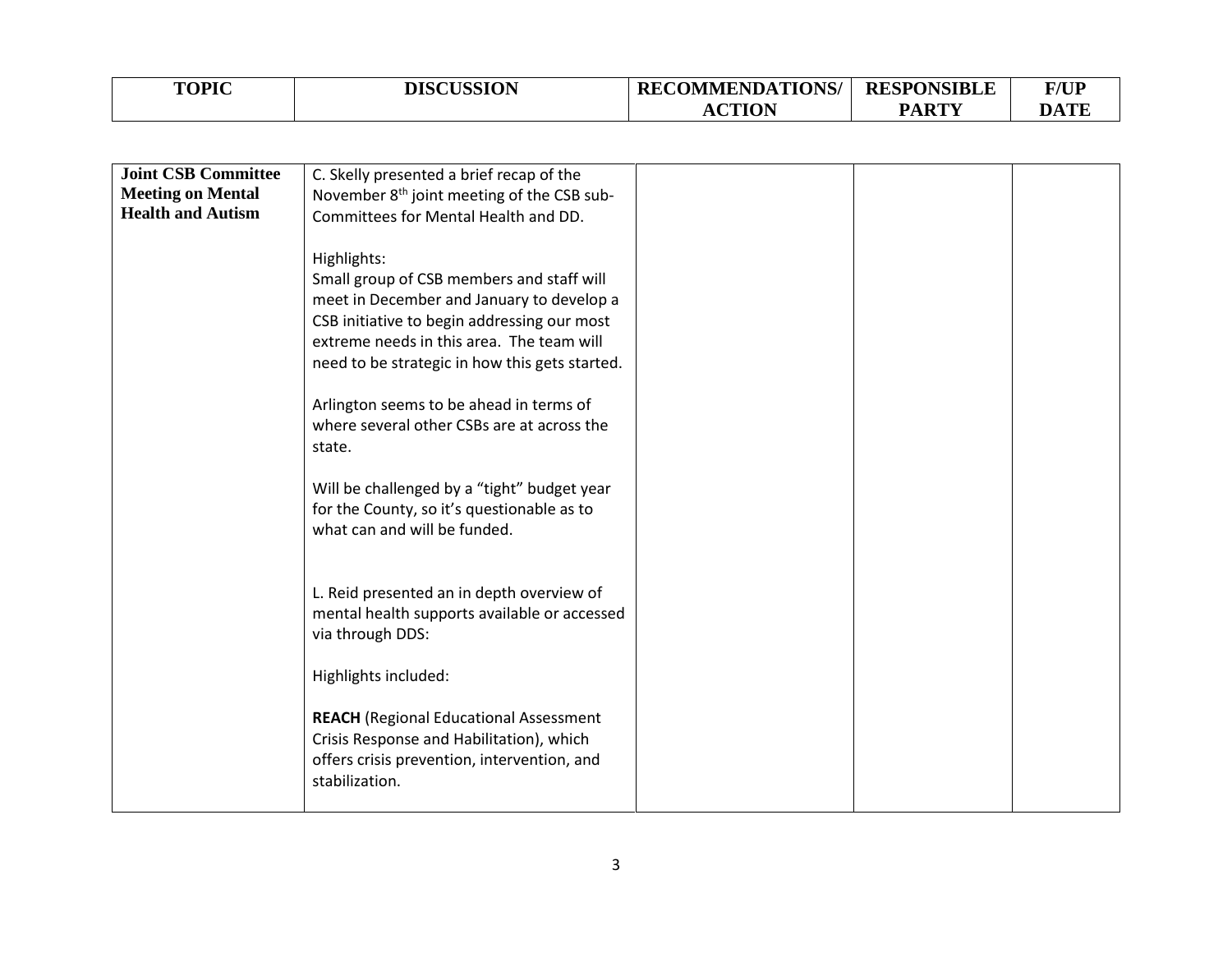| <b>TOPIC</b> | <b>DISCUSSION</b> | <b>RECOMMENDATIONS/   RESPONSIBLE</b> |              | <b>F/UP</b> |
|--------------|-------------------|---------------------------------------|--------------|-------------|
|              |                   | CTION                                 | <b>PARTY</b> | DATE        |

| REACH offers 24/7 mobile crisis response      |  |  |
|-----------------------------------------------|--|--|
| and is available for individuals with a DD    |  |  |
| diagnosis experiencing a crisis.              |  |  |
|                                               |  |  |
|                                               |  |  |
| The REACH therapeutic home serves             |  |  |
| individuals, ages 18 years and older. The     |  |  |
| therapeutic home is intended for short stays. |  |  |
|                                               |  |  |
| REACH can provide in-person assessments       |  |  |
| within two hours of contact, and will         |  |  |
|                                               |  |  |
| respond to hospital ERs, as needed.           |  |  |
|                                               |  |  |
| REACH will be opening a Children's            |  |  |
| Therapeutic Home, as well as an adult         |  |  |
| transition home, both of which will be        |  |  |
| located in Culpepper, VA and are scheduled    |  |  |
| to open in March 2019.                        |  |  |
|                                               |  |  |
|                                               |  |  |
| Mental Health Therapy services provided       |  |  |
| through the Department/ADSD, which has a      |  |  |
| 0.5 FTE to provide therapy services for       |  |  |
| individuals supported by DDS.                 |  |  |
|                                               |  |  |
| Psychiatry Supports - Part-time Psychiatrist  |  |  |
| that provides medication management for       |  |  |
|                                               |  |  |
| individuals supported by the CSB/DDS that     |  |  |
| are not otherwise followed by a private       |  |  |
| Psychiatrist. This Psychiatrist is designated |  |  |
| for individuals supported by DDS only.        |  |  |
|                                               |  |  |
| Regional Psychiatry Services and Supports -   |  |  |
|                                               |  |  |
| The region is fortunate to have Dr. Sherer,   |  |  |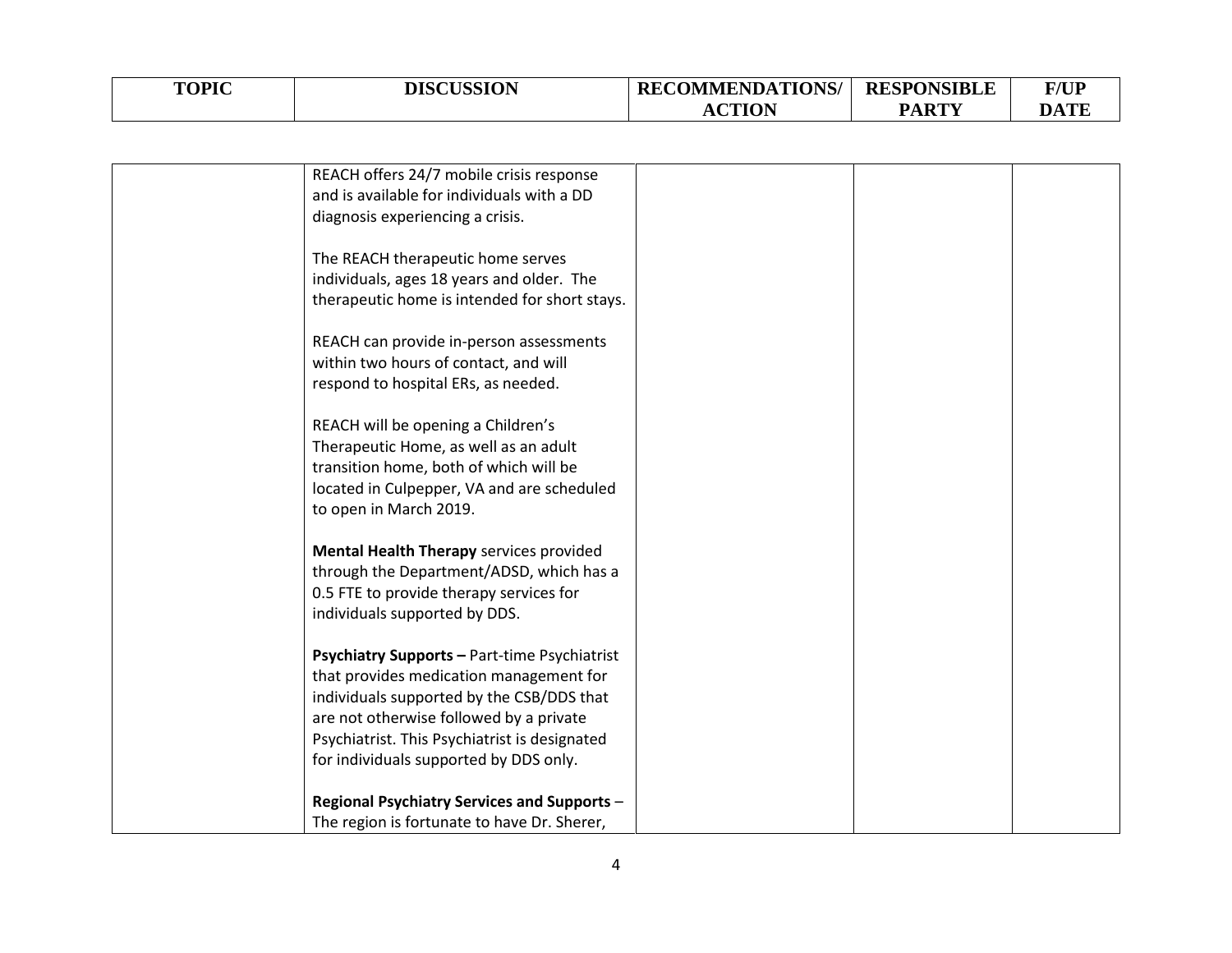| <b>TOPIC</b> | <b>DISCUSSION</b> | <b>RECOMMENDATIONS/</b> | <b>RESPONSIBLE</b> | <b>F/UP</b> |
|--------------|-------------------|-------------------------|--------------------|-------------|
|              |                   | CTION                   | <b>PARTY</b>       | <b>DATE</b> |

|                        | who served as medical director at the                   |
|------------------------|---------------------------------------------------------|
|                        | Northern Virginia Training Center until its             |
|                        | closing in 2016, provide regional                       |
|                        | consultation to psychiatrists across the                |
|                        | region. Dr. Sherer also maintains a caseload,           |
|                        | which includes approximately ten individuals            |
|                        | from Arlington.                                         |
| <b>Staff Updates:</b>  | <b>None</b>                                             |
| <b>Committee Chair</b> | Legislative Updates:                                    |
| Update(s)              |                                                         |
|                        | 1. Caregiver age priority – under new                   |
|                        | guidelines age is not a factor.                         |
|                        | Changing the age requirement is                         |
|                        | something that would require                            |
|                        | approval beyond the General                             |
|                        | Assembly. In speaking with staff                        |
|                        | and The Arc of NOVA there are                           |
|                        | other priorities that have been                         |
|                        | identified across the region that will                  |
|                        | need to take focus. These include:                      |
|                        | Expanding Waiver slots intended for                     |
|                        | individuals exiting Training Centers                    |
|                        | to use by youth exiting foster care                     |
|                        | (that age out of foster care). C.                       |
|                        | Skelly shared that she has already                      |
|                        | been in communication with Del.                         |
|                        | Hope about supporting this                              |
|                        | recommendation.                                         |
|                        | Carol also recommended that the Committee               |
|                        | support the Arc's advocacy agenda and                   |
|                        | participate the January 3 <sup>rd</sup> Advocacy Day in |
|                        | lieu of holding the DD Committee meeting                |
|                        | on the same date. All present were in favor.            |